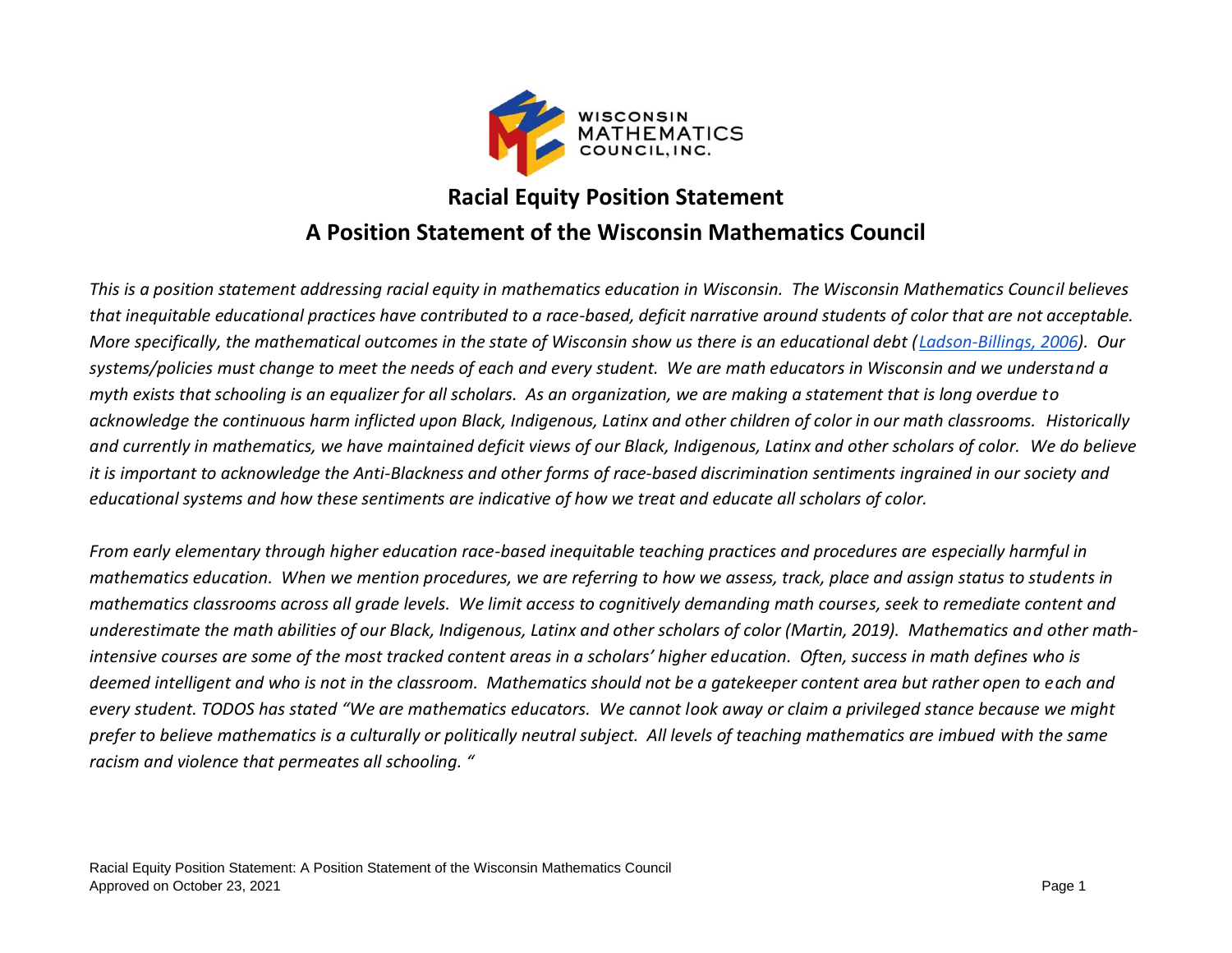*WMC is committed to interrogating these systems in order to help abolish harmful systems and practices while also highlighting successes across our state at all levels of education. We seek to help Wisconsin mathematics classrooms to be a place for each and every scholar to succeed and show their brilliance.*

## **Important Terms:**

*Scholar is used rather than student because we want to highlight our students as intellectuals and active in their education.* 

*Anti-Blackness: The Council for Democratizing Education defines anti-Blackness as being a two-part formation that both voids Blackness of value, while systematically marginalizing Black people and their issues. The first form of anti-Blackness is overt racism. Beneath this anti-Black racism is the covert structural and systemic racism which categorically predetermines the socioeconomic status of Blacks in this country. The structure is held in place by anti-Black policies, institutions, and ideologies. (The Movement for Black Lives).*

*[Anti-Blackness in mathematics](https://www.researchgate.net/publication/332733778_Equity_inclusion_and_antiblackness_in_mathematics_education) can include "diagnosis of deficits, intervention, remediation, and repair rather than taken-for-granted assumptions about their brilliance" (Gholson, Bullock, and Alexander 2012; Leonard and Martin 2013; Martin, 2012).* 

*Educational Debt: "The achievement gap is one of the most talked-about issues in U.S. education. The term refers to the disparities in standardized test scores between Black and White, Latina/o and White, and recent immigrant and White students. This article argues that a focus on the gap is misplaced. Instead, we need to look at the "education debt" that has accumulated over time. This debt comprises historical, economic, sociopolitical, and moral components." [\(Ladson-Billings, 2006\)](http://hillkm.com/yahoo_site_admin/assets/docs/LadsonBillings2006AchievementDebt_Annotated.pdf)*

*An example of the educational debt of mathematics education are the issues that occur when we continuously seek to remediate content, focus on "basic skills" and track students of color at a disproportionate rate to white students.*

*Gatekeeper Content Area: Mathematics is a highly tracked content area that limits access to students' ability to take high-level courses and in turn has effects on their ability to find success in higher education and in society. " So Algebra, once solely in place as the gatekeeper for higher math and the priesthood who gained access to it, now is the gatekeeper for citizenship; and people who do not have it are like the people who could not read and write in the industrial age. But because of how access to - the learning of- algebra was organized in the industrial era, its place in society under the old jurisdiction, it has become not a barrier to college anymore but a barrier to citizenship (Moses and Cobb, 2001)*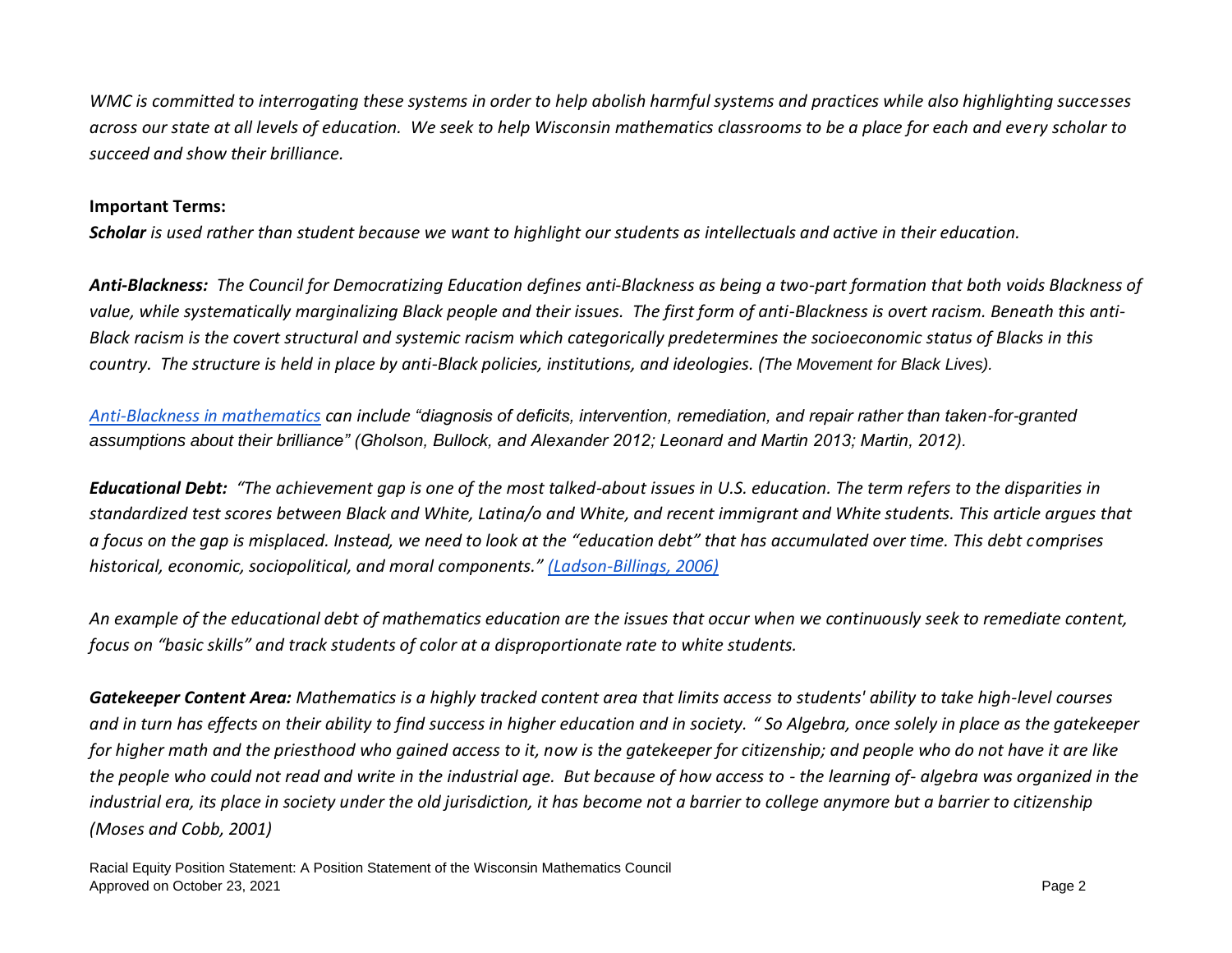## **Narrative**

*"Instead of shying away from the political nature of mathematics and mathematics education, we instead assert a need to understand their dynamic, political, historical, relational, and cultural interplay."* -Rochelle Gutiérrez (2013)

Our scholars deserve to be seen and appreciated for who they are, and deserve the chance to flourish in reimagined math classrooms across the state. Our classrooms are places where students can engage in challenging mathematics, to learn in community, but also be honored for the genius they already possess. We are constantly faced with data that speaks to the deficits in students, yet we must examine how we engage in deficit practices within math education. No one can do this work alone; it is through relationships and community that we can create joyful mathematics spaces.

Our scholars enter classrooms with many mathematical experiences. Yet, at times these mathematical experiences are not always honored or valued. As we look at the events within our country, it has been reaffirmed the necessity to state unequivocally that Black lives matter. We have reached a crossroads where we must be honest about the state of mathematics education for scholars in Wisconsin. Math educators must make a concerted effort to reassess how we engage our Black, Indigenous, Latinx and scholars of color in the learning of mathematics. Mathematics has been and is currently used as a gatekeeper content area that denies access to or delays future coursework and/or careers. Ability grouping and tracking has had adverse impacts and are failing to prepare our scholars for later in life. We must reflect and admit that what we have been doing has not worked for our Black, Latinx, Indigenous and scholars of color. As an organization we support the vision statement "The Mo(ve)ment to Prioritize Anti-Racist Mathematics: Planning for This and Every [School Year](https://www.todos-math.org/assets/The%20Movement%20to%20Prioritize%20Antiracist%20Mathematics%20Ed%20by%20TODOS%20June%202020.edited.pdf)," which provides powerful actions to improve learning for each and every scholar in our state.

> *In 8th grade all the students in my class were put into 8th grade Algebra. It was confusing and the teachers expected us to have the understanding we needed for the course but most of us didn't. I was getting a D most of the year and not understanding. The following year I was in Algebra again as a freshman because anyone who received a D or F needed to retake Algebra. My freshman classes were mostly scholars of color. Myself and most of my close friends are black and we were all in Algebra while the Geometry classrooms were mostly white scholars. I always liked and understood mathematics before 8th grade but my confidence went way down that school year.*

Paraphrased from Wisconsin High School scholar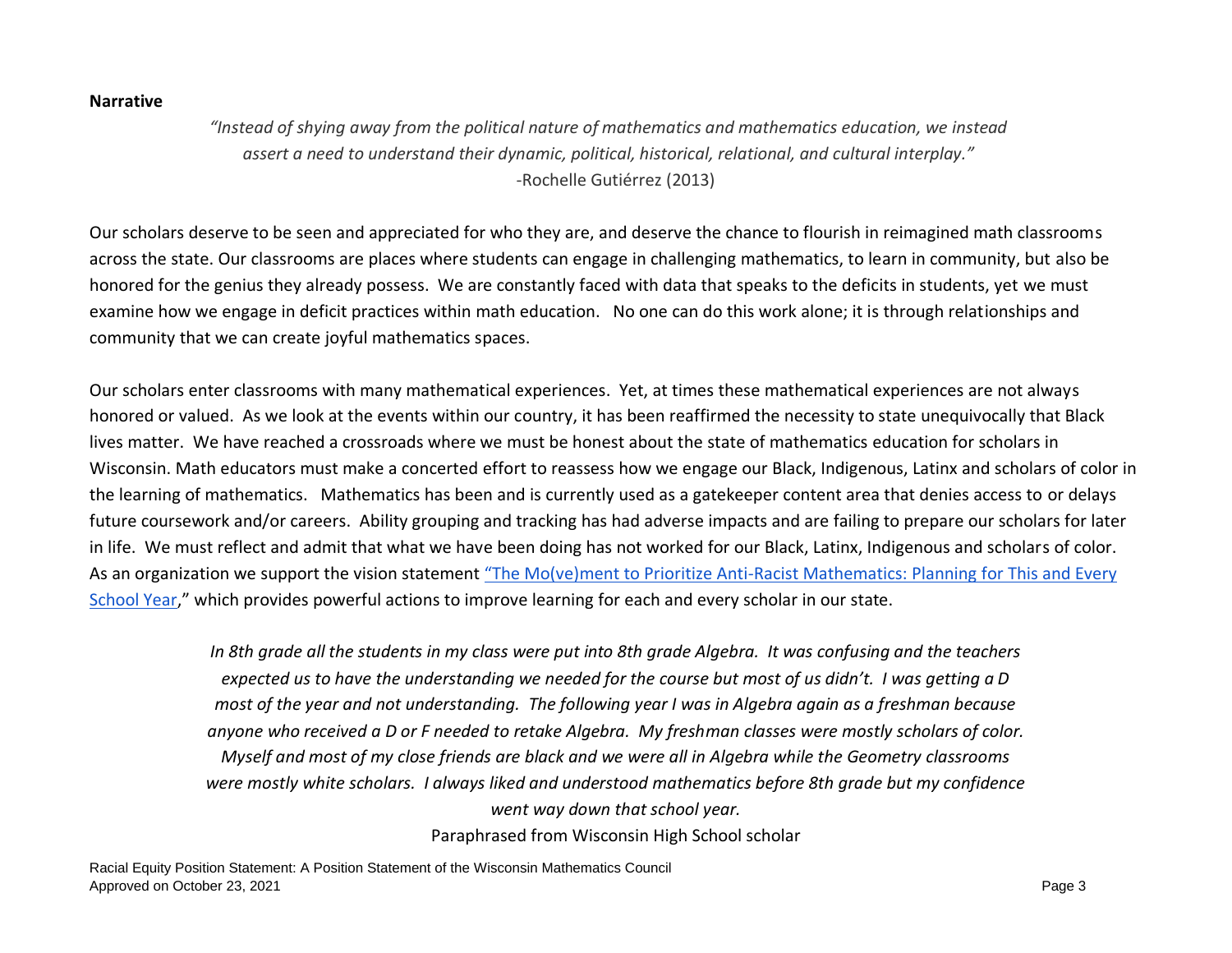This statement is an example of harm inflicted upon scholars and shows the impact educators have on these scholars' mathematical identities. We have a tremendous responsibility to the scholars who walk through our doors to help them see themselves as mathematicians. As we take the difficult look at how we have failed our Black, Indigenous, Latinx and other scholars of color, we can begin to construct better systems for all scholars. When we address marginalized groups in mathematics, we typically look at how they differ from white scholars. Our way forward is to put at the center those scholars that the mathematics educational system has failed and not valued. We must focus on students' brilliance instead of on tracking, remediation and how to "repair deficits" (Martin, 2019). We seek the outcome of every scholar in our state having a positive mathematical identity and agency in the math classroom.

> *"It's not until we go to school that we're taught that we're no longer mathematical. Everybody, humans and actually living beings are mathematical. " -*Rochelle Gutiérrez

> *"The student came to us in the office and would not talk with anyone. He is usually very friendly and easy to start a conversation with. After checking in a few times, he finally opened up. He was in the office because he wouldn't go to Algebra. He said that he had that teacher before and that she was racist. When asked for examples, he said that she only disciplined black kids and would not call out white kids for the same actions. He said he did not feel respected in her room."*  Assistant Principal from a Wisconsin high school

Our Black, Indigenous, Latinx and scholars of color are often hypervisible for all the wrong reasons. For example, a student's behavior is highly scrutinized. For instance, how they dress, speak or act in the classroom determines their perceived academic abilities. As outlined in Noguera (2008), Black students are evaluated and subjected to negative consequences in comparison to their peers. As hypervisible as our Black, Indigenous, Latinx and scholars of color are, they are often invisible in the recognition they receive for academic successes, especially in mathematics. It is vital that we highlight the thinking and work of our Black, Indigenous, Latinx and scholars of color within the math classroom. We must create spaces where our Black, Indigenous, Latinx and scholars of color feel safe and brave to share their thinking, and to help break down stereotypes our scholars hold. All scholars deserve to be enriched by Black, Indigenous, Latinx, scholars of color, and other mathematical examples of brilliance and joy.